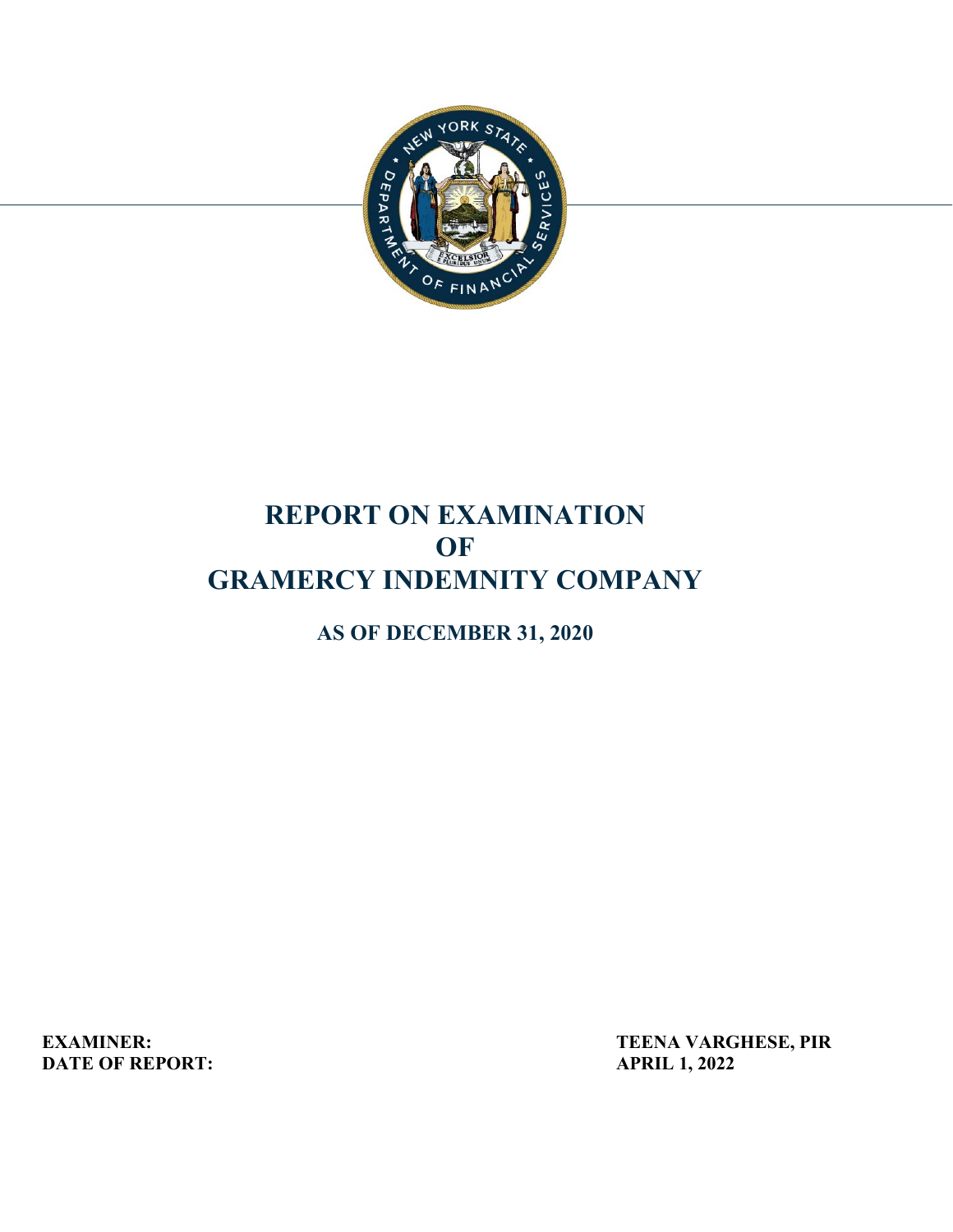## TABLE OF CONTENTS

| <b>ITEM</b> |                                                                                                                                             | PAGE NO.                           |
|-------------|---------------------------------------------------------------------------------------------------------------------------------------------|------------------------------------|
| 1.          | Scope of examination                                                                                                                        | $\overline{2}$                     |
| 2.          | Description of Company                                                                                                                      | $\overline{2}$                     |
|             | A. Corporate governance<br>B. Territory and plan of operation<br>C. Reinsurance ceded<br>D. Holding company system<br>E. Significant ratios | 3<br>$\overline{4}$<br>6<br>6<br>8 |
| 3.          | <b>Financial statements</b><br>A. Balance sheet<br>B. Statement of income<br>C. Capital and surplus                                         | 10<br>10<br>12<br>13               |
| 4.          | Losses and loss adjustment expenses                                                                                                         | 14                                 |
| 5.          | Subsequent events                                                                                                                           | 14                                 |
| 6.          | Compliance with prior report on examination                                                                                                 | 14                                 |
| 7.          | Summary of comments and recommendations                                                                                                     | 14                                 |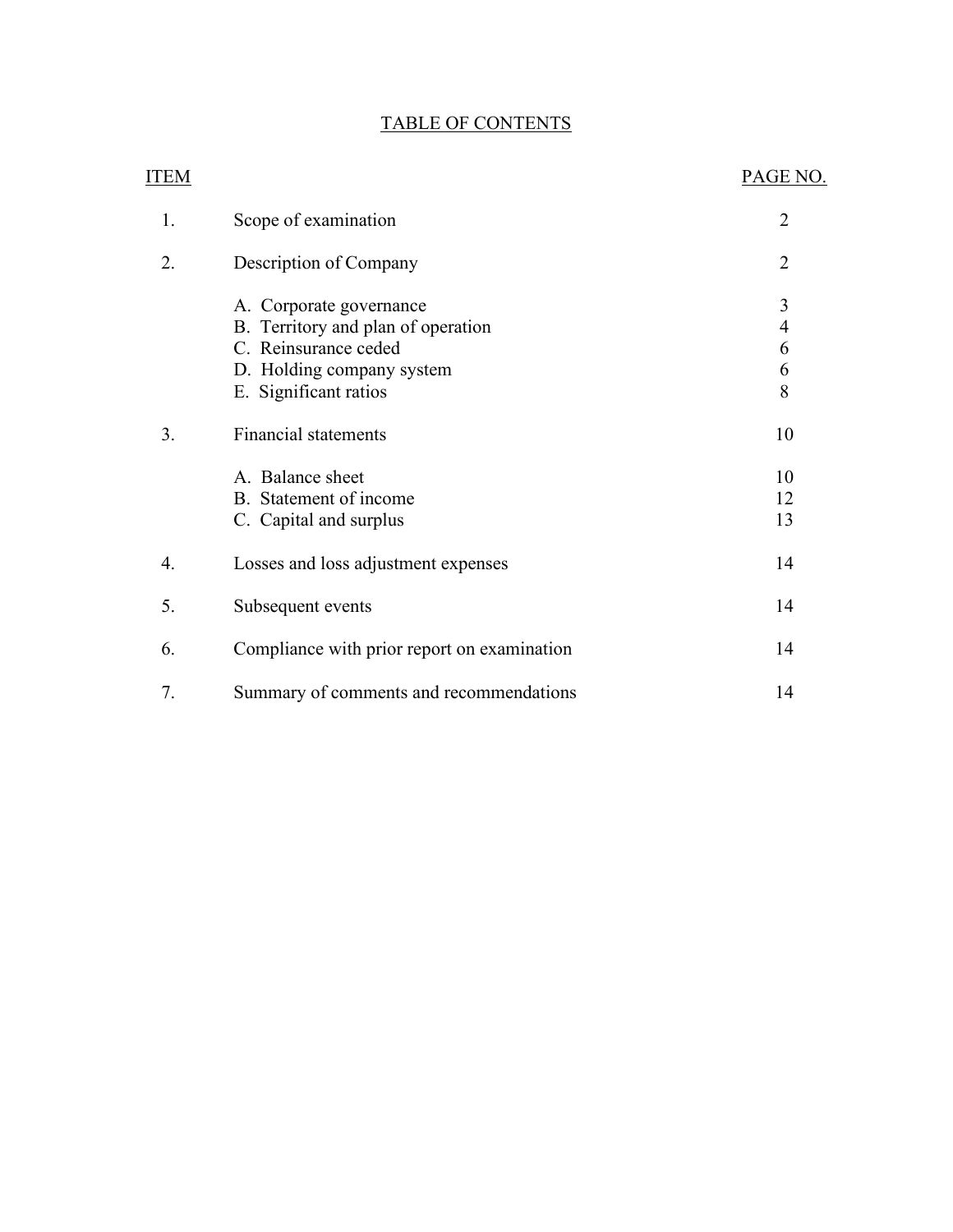**KATHY HOCHUL** Governor



ADRIENNE A. HARRIS Superintendent

April 1, 2022

Honorable Adrienne A. Harris Superintendent New York State Department of Financial Services Albany, New York 12257

Madam:

Pursuant to the requirements of the New York Insurance Law, and in compliance with the instructions contained in Appointment Number 32239 dated April 15, 2021, attached hereto, I have made an examination into the condition and affairs of Gramercy Indemnity Company as of December 31, 2020, and submit the following report thereon.

Wherever the designation "the Company" appears herein without qualification, it should be understood to indicate Gramercy Indemnity Company.

Wherever the term "Department" appears herein without qualification, it should be understood to mean the New York State Department of Financial Services.

Due to the COVID-19 pandemic, this examination was conducted remotely.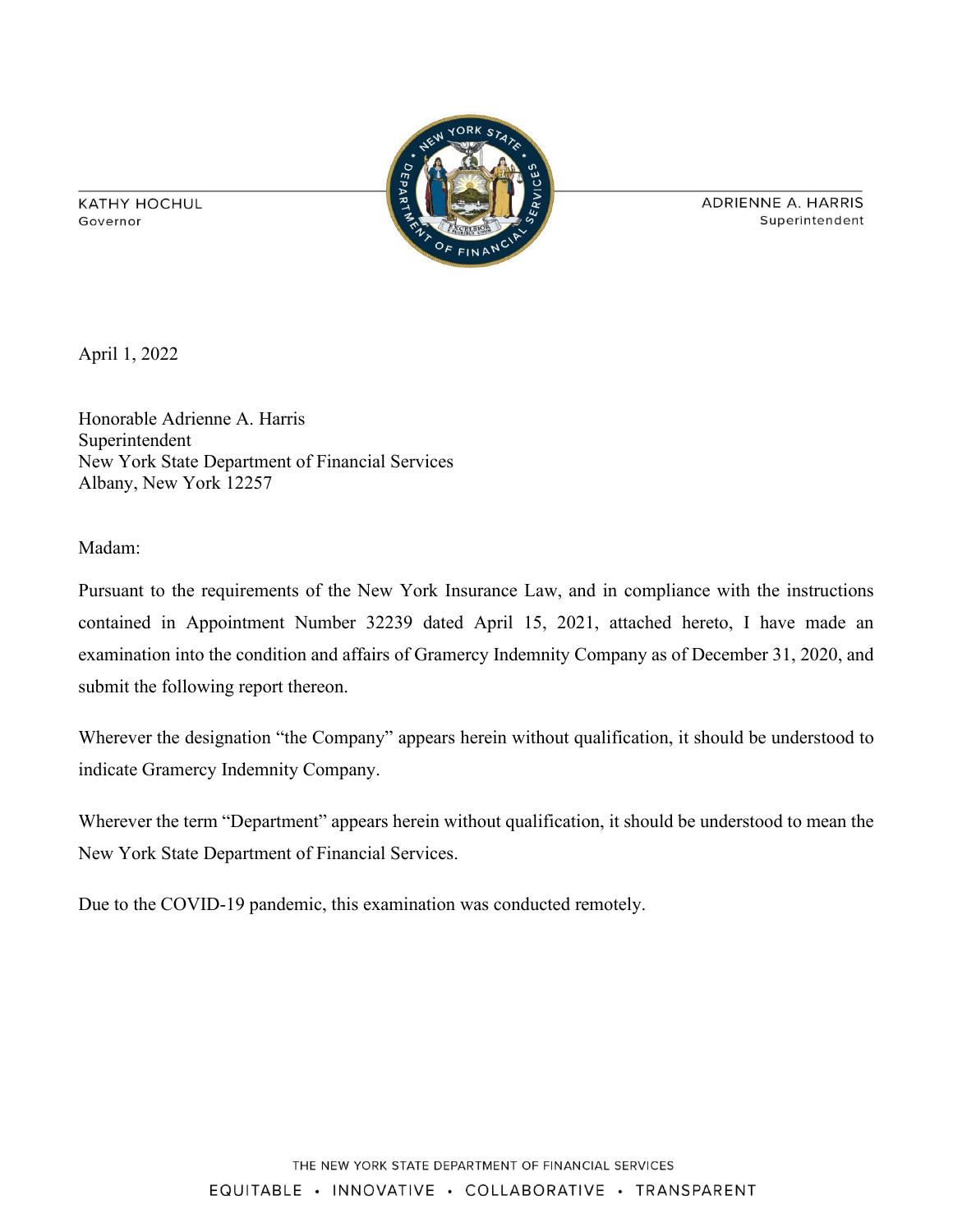#### **1. SCOPE OF EXAMINATION**

<span id="page-3-0"></span>The Department has performed an examination of Gramercy Indemnity Company*,* a multi-state insurer. The previous examination was conducted as of December 31, 2015. This examination covered the five-year period from January 1, 2016 through December 31, 2020. Transactions occurring subsequent to this period were reviewed where deemed appropriate by the examiner.

 those risks. This examination also includes assessing the principles used and significant estimates made by management, as well as evaluating the overall financial statement presentation, management's compliance with New York laws, statutory accounting principles, and annual statement instructions. This examination was conducted in accordance with the National Association of Insurance Commissioners ("NAIC") Financial Condition Examiners Handbook, which requires that we plan and perform the examination to evaluate the financial condition and identify current and prospective risks of the Company by obtaining information about the Company including corporate governance, identifying and assessing inherent risks within the Company and evaluating system controls and procedures used to mitigate

This examination report includes, but is not limited to, the following:

Company history Management and control Territory and plan of operation Reinsurance Holding company description Financial statement presentation Loss review and analysis Significant subsequent events Summary of recommendations

 This report on examination is confined to financial statements and comments on those matters that involve departures from laws, regulations, or rules, or that are deemed to require explanation or description.

### <span id="page-3-1"></span>**2. DESCRIPTION OF COMPANY**

 Gramercy Indemnity Company was incorporated under the laws of the State of New York on June 15, 1972, as the French Union Insurance and Reinsurance Company of New York, to be a successor to the United States Branch of the French Union Insurance Reinsurance Company, Paris, France ("the Branch"). The Branch entered the United States through the State of New York on September 15, 1934. It became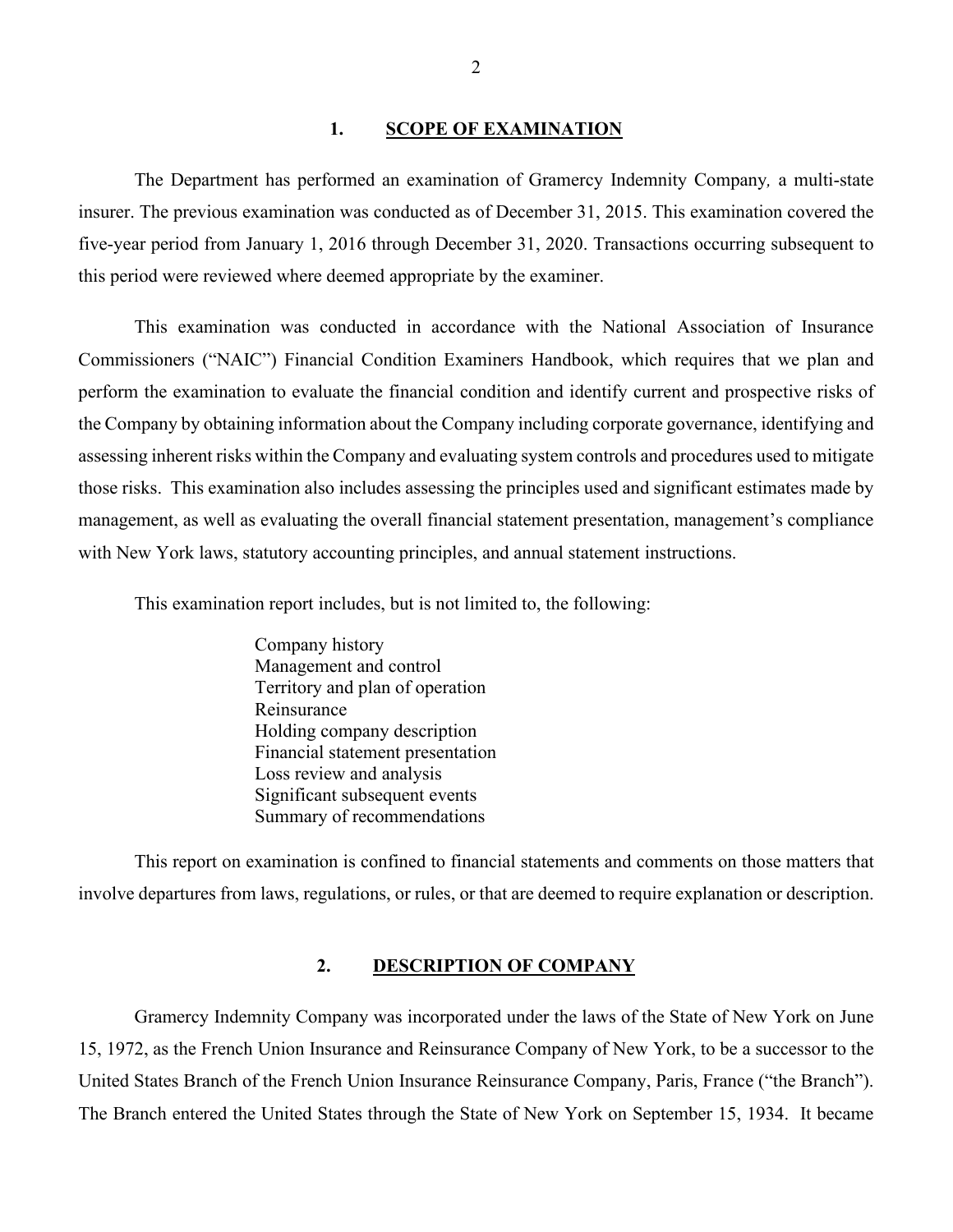licensed and domesticated in New York State effective September 30, 1972. In March 1973, the Company changed its name to Executive Insurance Company.

On October 10, 1975, the Superintendent of New York State placed the Company into rehabilitation. This process ended on January 23, 1976.

On June 28, 1977, E.I.C. Enterprises, Ltd, an insurance holding company, acquired the Company as a wholly owned subsidiary. Effective February 28, 2009, the Company ceased writing business.

On March 26, 2019, the Company was acquired by Gramercy Risk Holdings, LLC ("GRH"), an insurance holding company domiciled in the state of Delaware. The acquisition was approved by the Department on February 26, 2019. On May 21, 2019, the Company changed its name to its current title.

Effective July 1, 2019, the Company re-commenced insurance operations.<br>A. Corporate Governance

<span id="page-4-0"></span> of directors consisting of not less than seven nor more than 21 members. The board meets at least three following 11 members: Pursuant to the Company's charter and by-laws, management of the Company is vested in a board times during each calendar year. At December 31, 2020, the board of directors was comprised of the

| Principal Business Affiliation                            |
|-----------------------------------------------------------|
| Assistant Professor,                                      |
| St. John's University School of Risk Management           |
| President and Chief Executive Officer,                    |
| <b>Stillwater Insurance Company</b>                       |
| President and Chief Executive Officer,                    |
| <b>Stillwater Property and Casualty Insurance Company</b> |
| Member,                                                   |
| Law Office of Donald T. DeCarlo                           |
| Retired                                                   |
|                                                           |
| Chief Operating Officer,                                  |
|                                                           |
|                                                           |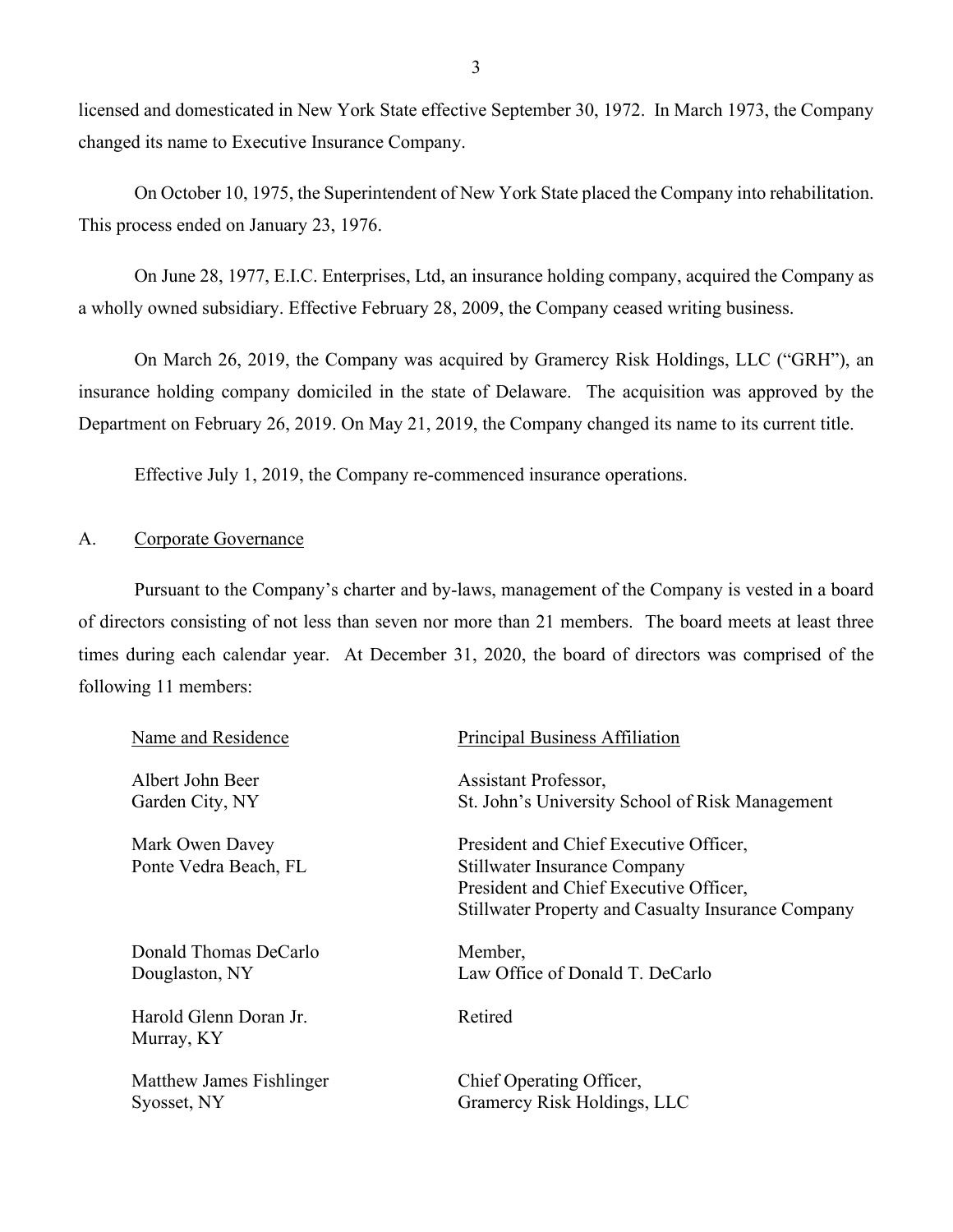| Name and Residence                    | Principal Business Affiliation         |
|---------------------------------------|----------------------------------------|
| William James Fishlinger              | Chief Executive Officer and President, |
| New York, NY                          | Gramercy Risk Holdings, LLC            |
| Emmel Bernhardt Golden III            | Executive Vice President,              |
| Memphis, TN                           | NFC Investments, LLC                   |
| John Edward Hardy                     | Chief Underwriting Officer,            |
| North Myrtle Beach, SC                | Gramercy Risk Holdings, LLC            |
| Lawrence Patrick Miniter<br>Nyack, NY | Retired                                |
| Albert Luca Salvatico                 | Chairman,                              |
| Garden City, NY                       | Jaral Properties, Inc.                 |
| Charles Kyle Slatery                  | President,                             |
| Memphis, TN                           | NFC Investments, LLC                   |

4

As of December 31, 2020, the principal officers of the Company were as follows:

Name Title

| William James Fishlinger | President and Chairman of the Board      |
|--------------------------|------------------------------------------|
| Matthew James Fishlinger | Vice President, Secretary, and Treasurer |
| John Edward Hardy        | <b>Executive Vice President</b>          |

## <span id="page-5-0"></span>B. Territory and Plan of Operation

As of December 31, 2020, the Company was licensed to write business in New York and Texas.

As of the examination date, the Company was authorized to transact the kinds of insurance as defined in the following numbered paragraphs of Section 1113(a) of the New York Insurance Law:

| <u>Paragraph</u> | Line of Business       |
|------------------|------------------------|
| 3(i)             | Accident and health    |
|                  | Fire                   |
| 5                | Miscellaneous property |
| 6                | Water damage           |
|                  | Burglary and theft     |
|                  | Glass                  |
|                  | Boiler and machinery   |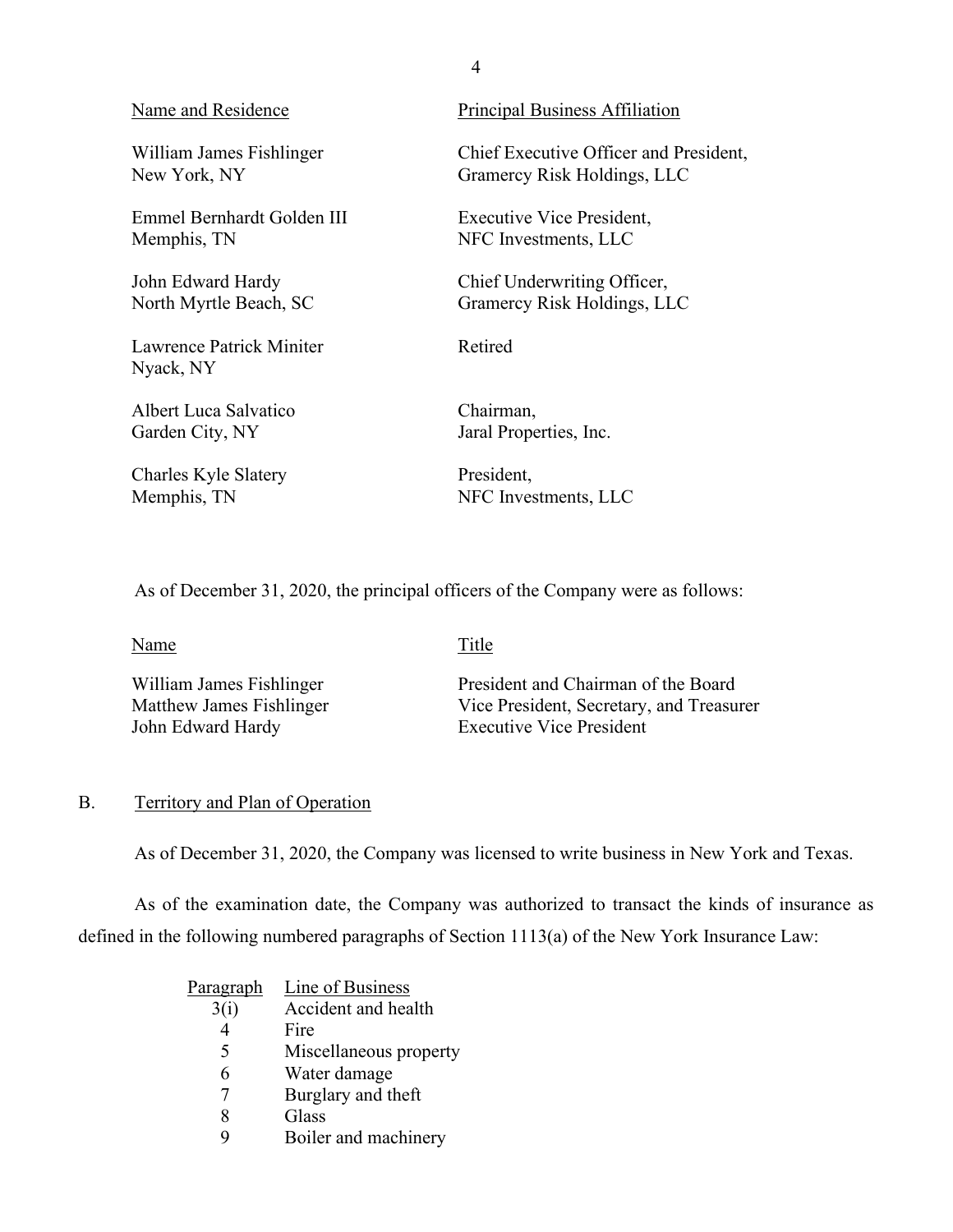| Paragraph | Line of Business                           |
|-----------|--------------------------------------------|
| 10        | Elevator                                   |
| 12        | Collision                                  |
| 13        | Personal injury liability                  |
| 14        | Property damage liability                  |
| 19        | Motor vehicle and aircraft physical damage |
| 20        | Marine and inland marine                   |
| 21        | Marine protection and indemnity            |

Based upon the lines of business for which the Company is licensed and the Company's current capital structure, and pursuant to the requirements of Articles 13 and 41 of the New York Insurance Law, the Company is required to maintain a minimum surplus to policyholders in the amount of \$1,200,000.

The Company does not write any direct business. The Company's assumed book of business is mainly (72%) commercial multiple peril. The following schedule shows the total gross premiums written by the Company for the period under examination:

| Calendar Year | <b>Direct Premiums</b> | <b>Assumed Premiums</b> |             | <b>Total Gross Premiums</b> |
|---------------|------------------------|-------------------------|-------------|-----------------------------|
| 2016          | \$0                    |                         |             |                             |
| 2017          | \$0                    |                         |             |                             |
| 2018          | \$0                    |                         |             |                             |
| 2019          | \$0                    | \$1,307,683             | \$1,307,683 |                             |
| 2020          | \$0                    | \$5,490,206             |             | \$5,490,206                 |

 Effective July 1, 2019, the Company entered into a 17.5% quota share reinsurance agreement and a is produced by Gramercy Risk Management LLC ("GRM") on behalf of SPAC. GRM is an affiliated to 37% and the 7.5% quota share reinsurance agreement was increased to 12.5%. Effective September 1, 7.5% quota share reinsurance agreement with affiliate Stillwater Property and Casualty Insurance Company ("SPAC"). Pursuant to the terms of the 17.5% quota share reinsurance agreement, the Company assumes 17.5% quota share of SPAC's net retained liability for loss and loss adjustment expenses arising from contracts of insurance and reinsurance classified by SPAC as New York Contractor Primary business that insurance managing general agent domiciled in New York. Pursuant to the terms of the 7.5% quota share reinsurance agreement, the Company assumes 7.5% quota share of SPAC's net retained liability for loss and loss adjustment expenses arising from contracts of insurance and reinsurance classified as commercial umbrella liability business that is produced by GRM on behalf of SPAC. Effective August 30, 2020, the Company amended the agreements, wherein the 17.5% quota share reinsurance agreement was increased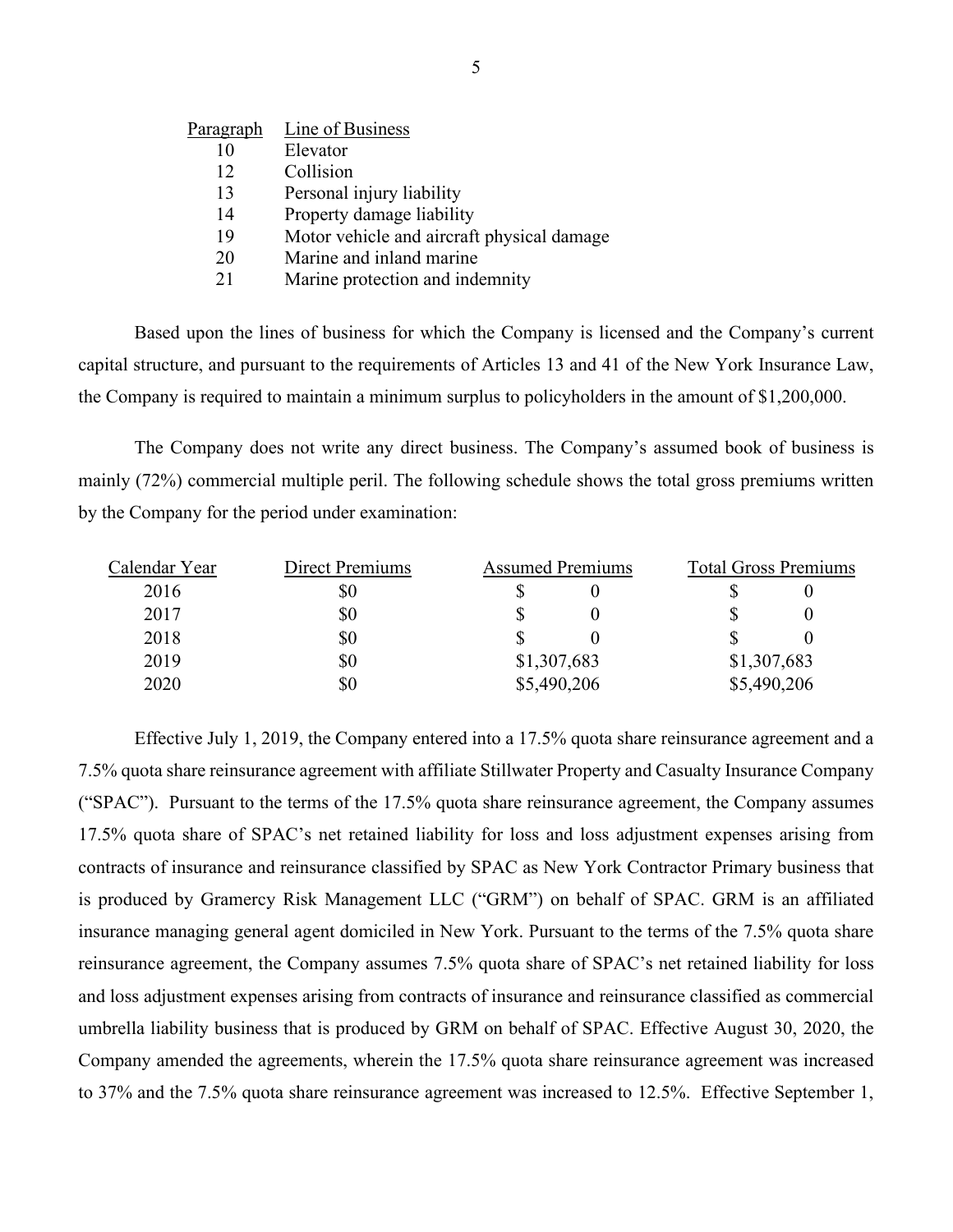2021, the 37% quota share agreement was reduced to 36%. These agreements were filed with and nondisapproved by the Department.

#### <span id="page-7-0"></span>C. Reinsurance Ceded

The Company did not cede any business during the period covered by this examination.

#### <span id="page-7-1"></span>D. Holding Company System

 the state of Delaware. GRH has two wholly owned subsidiaries in addition to the Company: GRM and company, and 50% by WT Holdings, Inc.("WTH"), a Tennessee corporation. The Company is a wholly owned subsidiary of GRH, an insurance holding company domiciled in Certus Claims Administration, LLC ("CCA"), a Washington domiciled insurance claims management company. GRH is owned 50% by Fishlinger Risk Holdings, LLC ("FRH"), a New York limited liability

FRH is 100% owned by Fishlinger Family Holdings, LLC ("FFH"), a New York limited liability company. In turn, FFH is 100% owned by the William J. Fishlinger 2014 Family Trust #2 ("WFFT #2"), a New York trust. The trustees of WFFT #2 are Matthew J. Fishlinger and Alexandra Calame.

 100% owned subsidiary, The Tri-State Consumer Inc., owns 100% of Tri-State Consumer Insurance Company, a New York domiciled insurance company; WTH, through its 99.3% owned subsidiary, Duval company, and SIC's wholly-owned subsidiary, SPAC, a New York domiciled insurance company; SIC, WTH, in addition to its 50% interest in GRH, has other insurance operations: WTH, through its Holdings, Inc., owns 100% of Stillwater Insurance Company ("SIC"), a California domiciled insurance through its 90% owned subsidiary, ProAlliance Corp., has a 65% controlling interest in Evergreen National Indemnity Company, an Ohio domiciled insurance company.

A review of the holding company registration statements filed with this Department indicated that such filings were complete and were filed in a timely manner pursuant to Article 15 of the New York Insurance Law and Department Regulation 52.

The following is an abridged chart of the holding company system at December 31, 2020: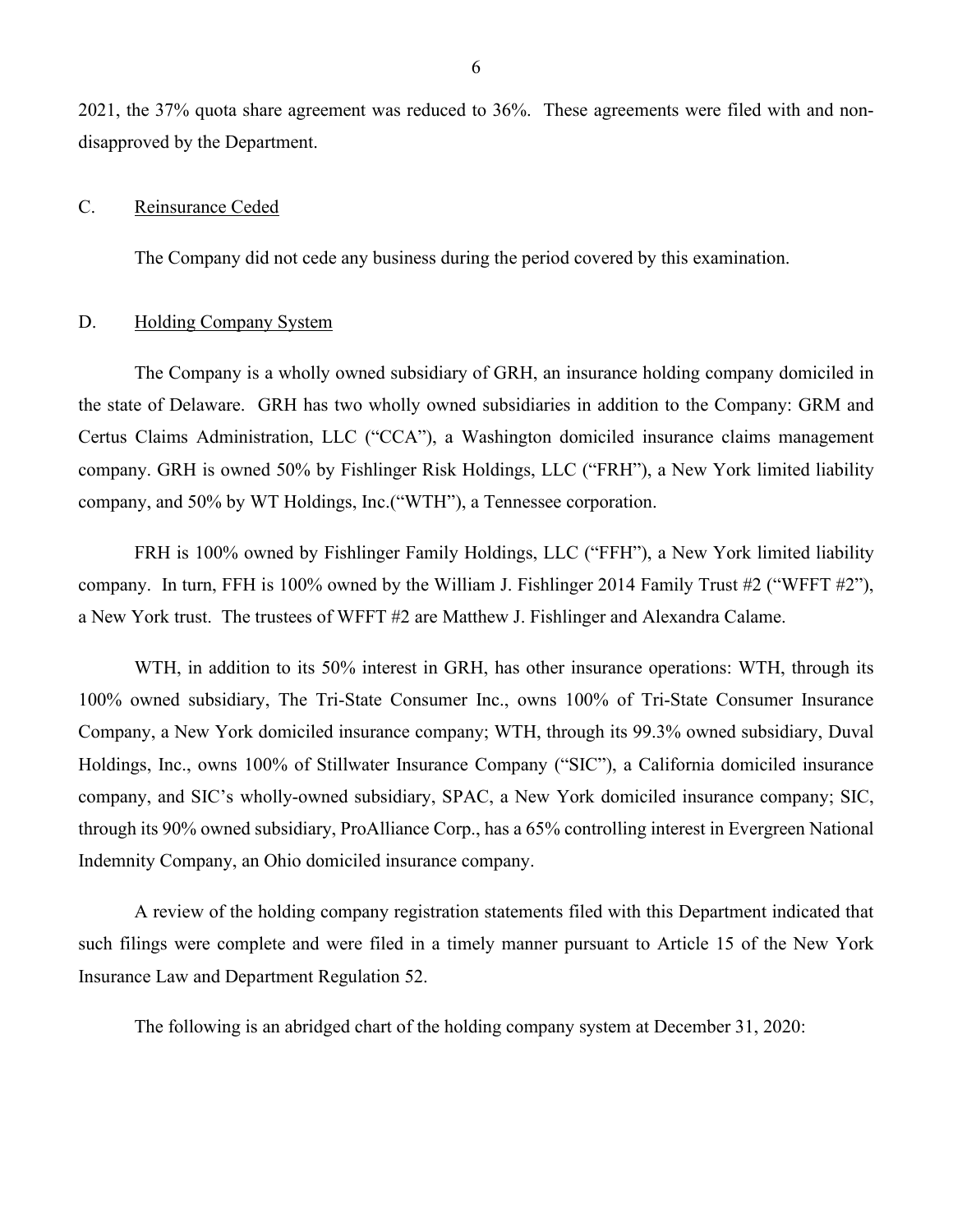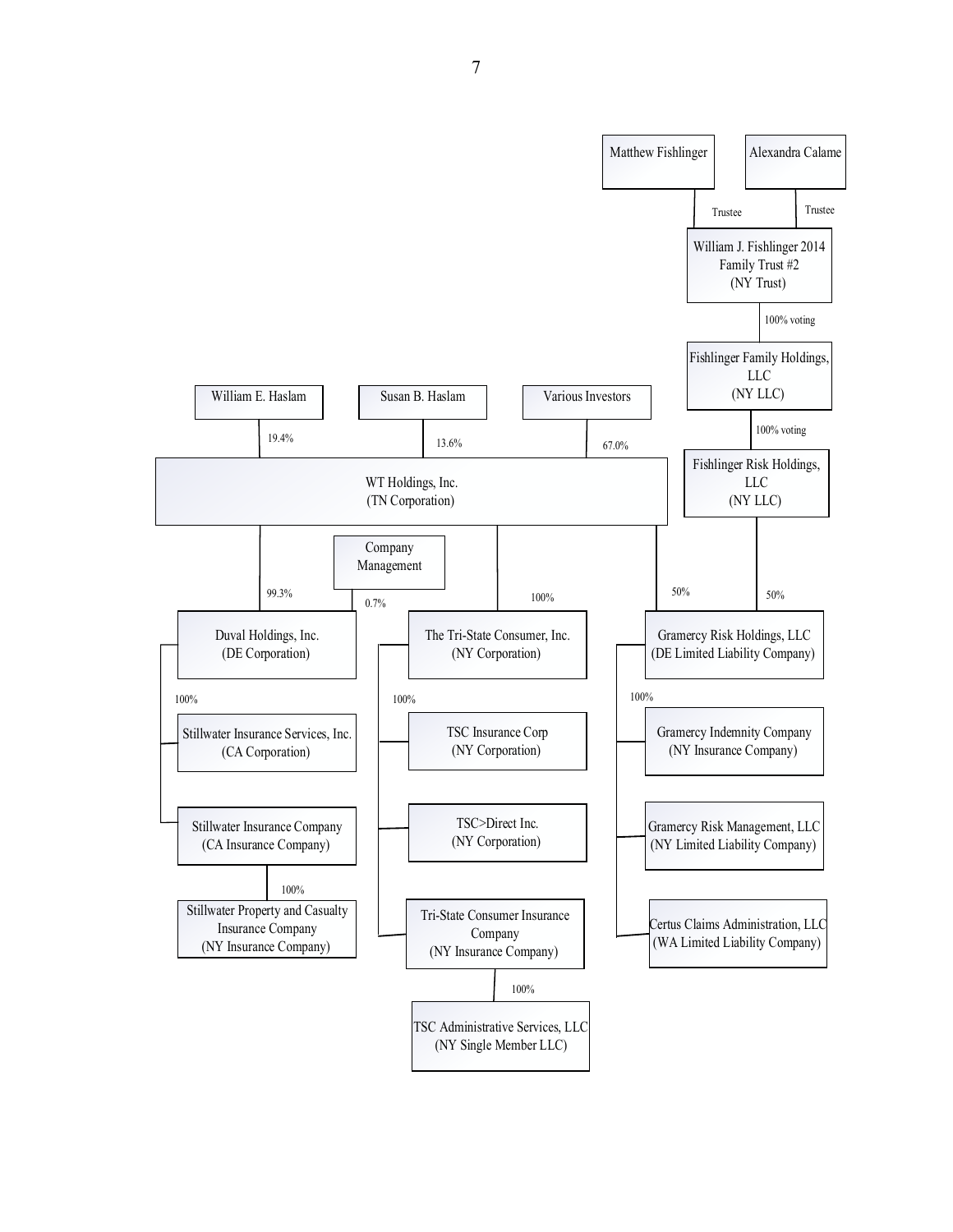#### Holding Company Agreements

its holding company system:<br>Service Agreement At December 31, 2020, the Company was party to the following agreements with other members of

 Effective January 1, 2020, the Company entered into a service agreement with GRM. This terms of the agreement, GRM provides the Company with various support services, including but not finance, and investment support. The Company pays GRM a fixed service fee in the amount of \$304,500 agreement replaced the service agreement with GRM which was effective July 1, 2019. Pursuant to the limited to management; general insurance business; legal, regulatory, and compliance; and accounting, per year payable in equal monthly installments. Services are provided on a cost basis and the fee is allocated in accordance with Department Regulation No. 30. The Company is solely responsible for its allocated loss adjustment expenses. This agreement was filed with and non-disapproved by the Department on March 11, 2020.

### E. Significant Ratios

 ranges set forth in the Insurance Regulatory Information System of the NAIC. The Company's operating ratios, computed as of December 31, 2020, fall within the benchmark

<span id="page-9-0"></span>

| <b>Operating Ratios</b>                        | Result |
|------------------------------------------------|--------|
| Net premiums written to policyholders' surplus | $41\%$ |
| Adjusted liabilities to liquid assets          | 33%    |
| Two-year overall operating                     | $91\%$ |

#### **Underwriting Ratios**

The underwriting ratios presented below are on an earned/incurred basis and encompass the fiveyear period covered by this examination:

|                                              | Amount      | Ratio   |
|----------------------------------------------|-------------|---------|
| Losses and loss adjustment expenses incurred | \$2,113,523 | 59.77%  |
| Other underwriting expenses incurred         | 3,711,507   | 104.95  |
| Net underwriting gain (loss)                 | (2,288,697) | (64.72) |
| Premiums earned                              | \$3,536,333 | 100.00% |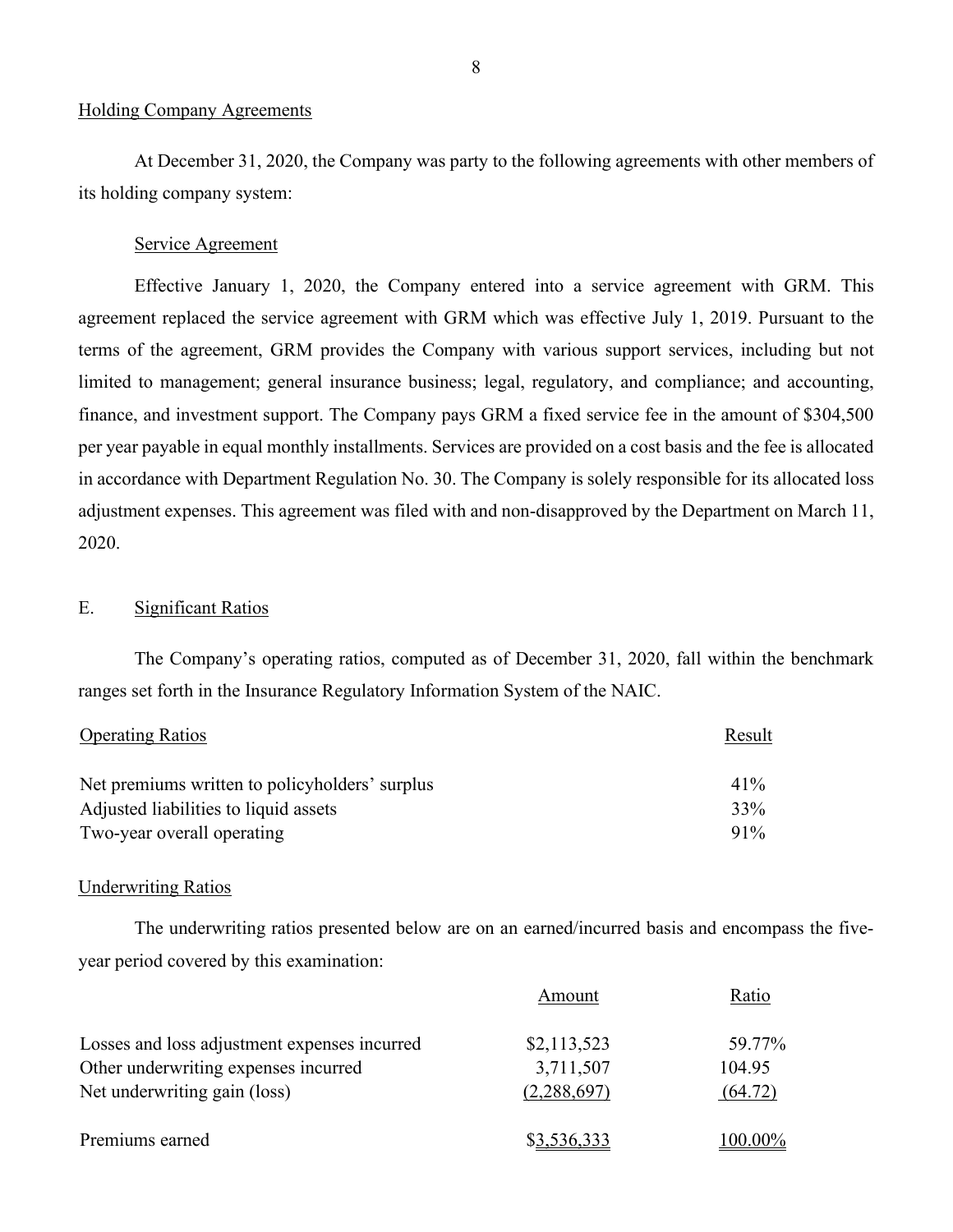The Company's reported risk-based capital ("RBC") score was 1,708% at December 31, 2020. The overall business operations in consideration of its size and risk profile. An RBC score of 200% or below RBC score is a measure of the minimum amount of capital appropriate for a reporting entity to support its can result in regulatory action.

There were no financial adjustments in this report that impacted the Company's RBC score.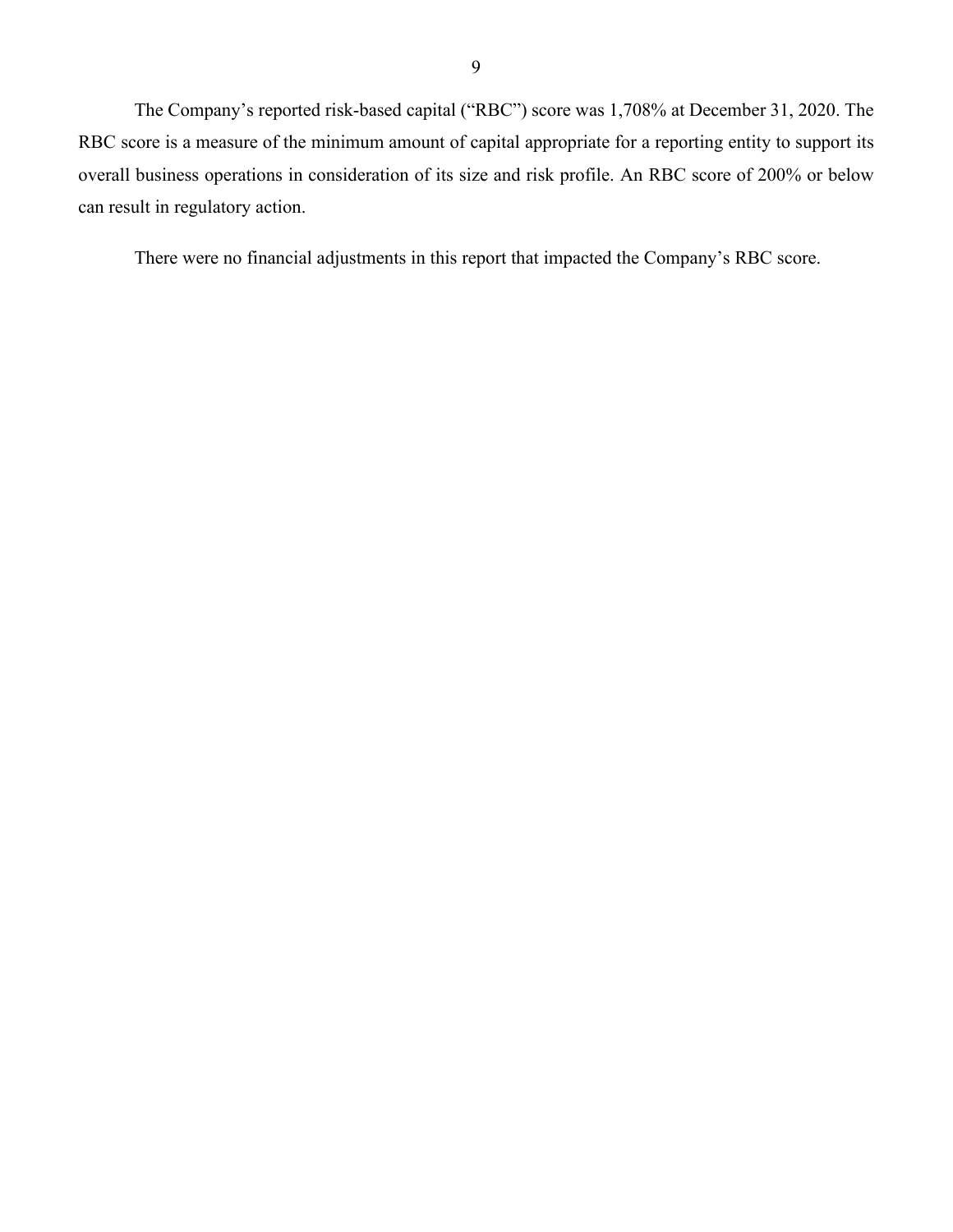## **3. FINANCIAL STATEMENTS**

## <span id="page-11-1"></span><span id="page-11-0"></span>A. Balance Sheet

The following shows the assets, liabilities and surplus as regards policyholders as of December 31, 2020, as reported by the Company:

## Assets

|                                                   | Assets       | Nonadmitted<br>Assets | Net Admitted<br>Assets |
|---------------------------------------------------|--------------|-----------------------|------------------------|
| <b>Bonds</b>                                      | \$8,204,988  | \$<br>$\bf{0}$        | \$8,204,988            |
| Preferred stocks (stocks)                         | 1,534,313    |                       | 1,534,313              |
| Common stocks (stocks)                            | 3,683,463    |                       | 3,683,463              |
| Cash, cash equivalents and short-term investments | 2,565,653    |                       | 2,565,653              |
| Other invested assets                             | 451,540      |                       | 451,540                |
| Investment income due and accrued                 | 73,526       |                       | 73,526                 |
| Uncollected premiums and agents' balances in the  |              |                       |                        |
| course of collection                              | 2,366,292    |                       | 2,366,292              |
| Electronic data processing equipment and software | 39,701       | 39,701                |                        |
| Total assets                                      | \$18,919,477 | \$39,701              | \$18,879,776           |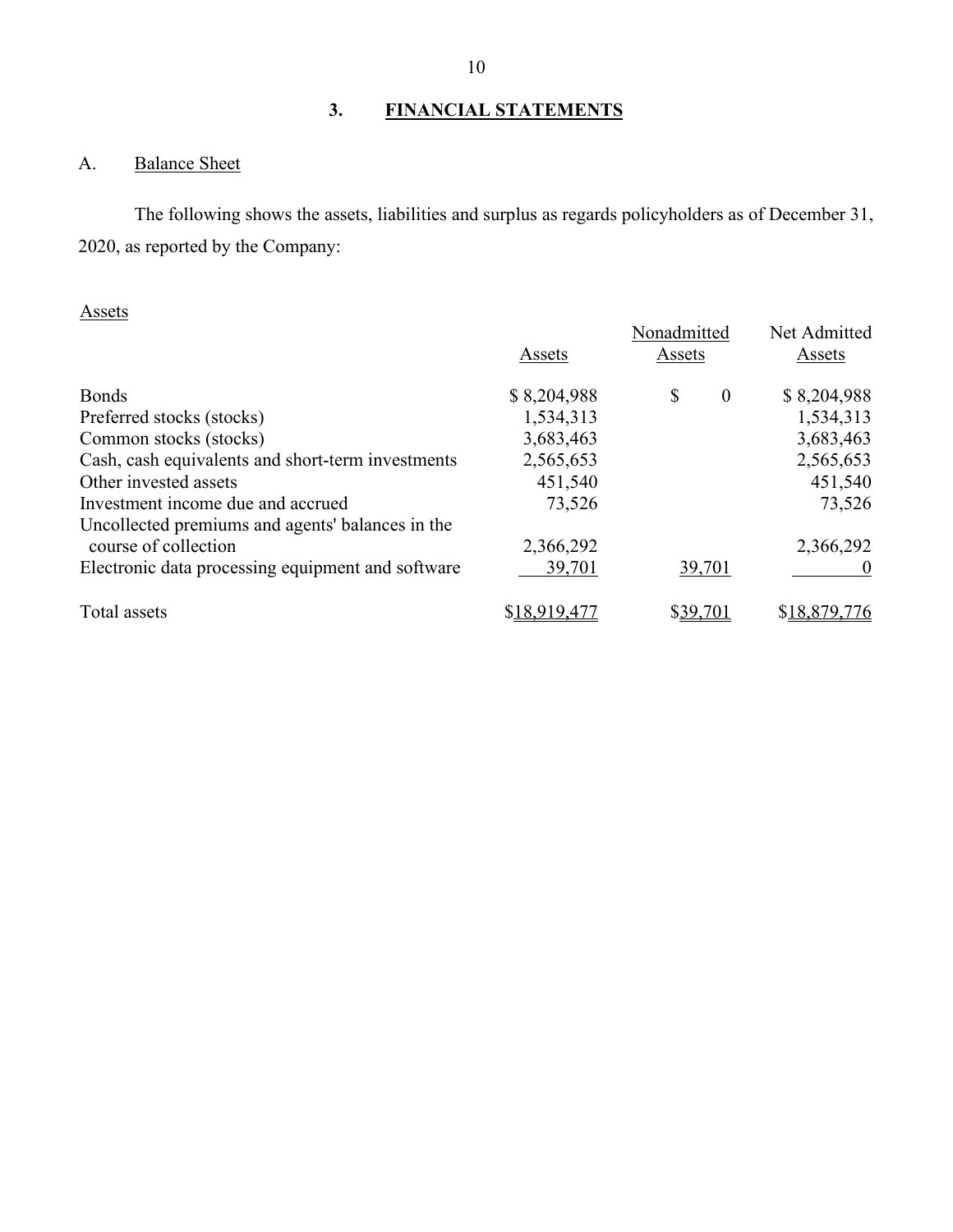## Liabilities, Surplus and Other Funds

## **Liabilities**

| Losses and Loss Adjustment Expenses<br>Other expenses (excluding taxes, licenses, and fees)<br>Unearned premiums |                           | \$2,047,365<br>27,000<br>3,261,556 |
|------------------------------------------------------------------------------------------------------------------|---------------------------|------------------------------------|
| Total liabilities                                                                                                |                           | \$5,335,921                        |
| Surplus and Other Funds                                                                                          |                           |                                    |
| Common capital stock                                                                                             | \$1,000,000               |                                    |
| Gross paid in and contributed surplus<br>Unassigned funds (surplus)                                              | 15,878,254<br>(3,334,400) |                                    |
| Surplus as regards policyholders                                                                                 |                           | 13,543,855                         |
| Total liabilities, surplus, and other funds                                                                      |                           | \$18,879,776                       |

Note: The Internal Revenue Service has not audited tax returns covering tax years 2016 through 2020. The examiner is unaware of any potential exposure of the Company to any tax assessment and no liability has been established herein relative to such contingency.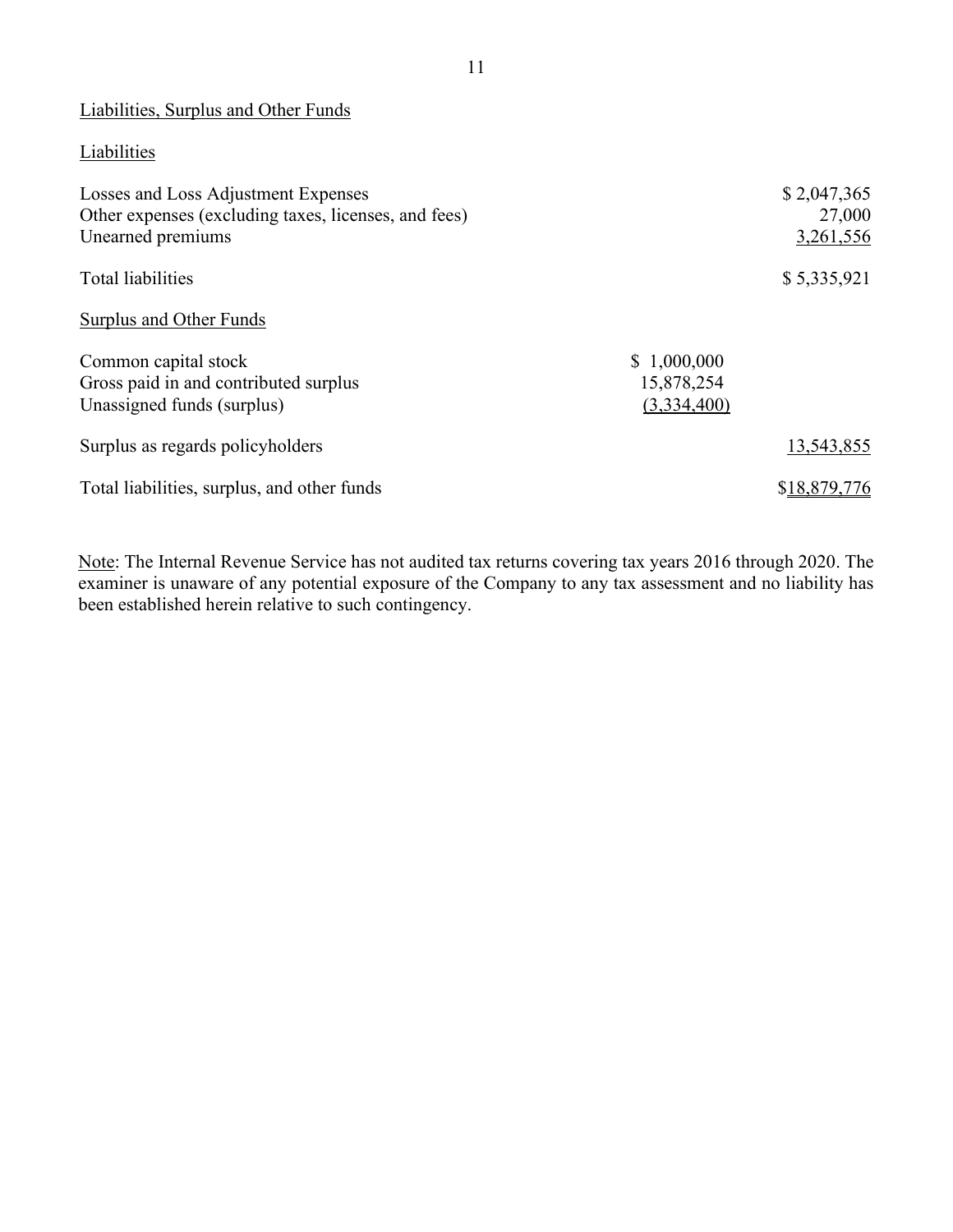## <span id="page-13-0"></span>B. Statement of Income

 The net loss for the examination period as reported by the Company was \$2,102,611, as detailed below:

| <b>Underwriting Income</b>                                                                                                                                        |                                 |                 |
|-------------------------------------------------------------------------------------------------------------------------------------------------------------------|---------------------------------|-----------------|
| Premiums earned                                                                                                                                                   |                                 | \$3,536,333     |
| Deductions:<br>Losses and loss adjustment expenses incurred<br>Other underwriting expenses incurred<br>Aggregate write-ins for underwriting deductions (Rounding) | \$2,113,523<br>3,711,510<br>(3) |                 |
| Total underwriting deductions                                                                                                                                     |                                 | 5,825,030       |
| Net underwriting gain or (loss)                                                                                                                                   |                                 | \$(2,288,697)   |
| <b>Investment Income</b>                                                                                                                                          |                                 |                 |
| Net investment income earned<br>Net realized capital gain                                                                                                         | \$474,306<br>(288, 220)         |                 |
| Net investment gain or (loss)                                                                                                                                     |                                 | 186,086         |
| Net income (loss)                                                                                                                                                 |                                 | $\S(2,102,611)$ |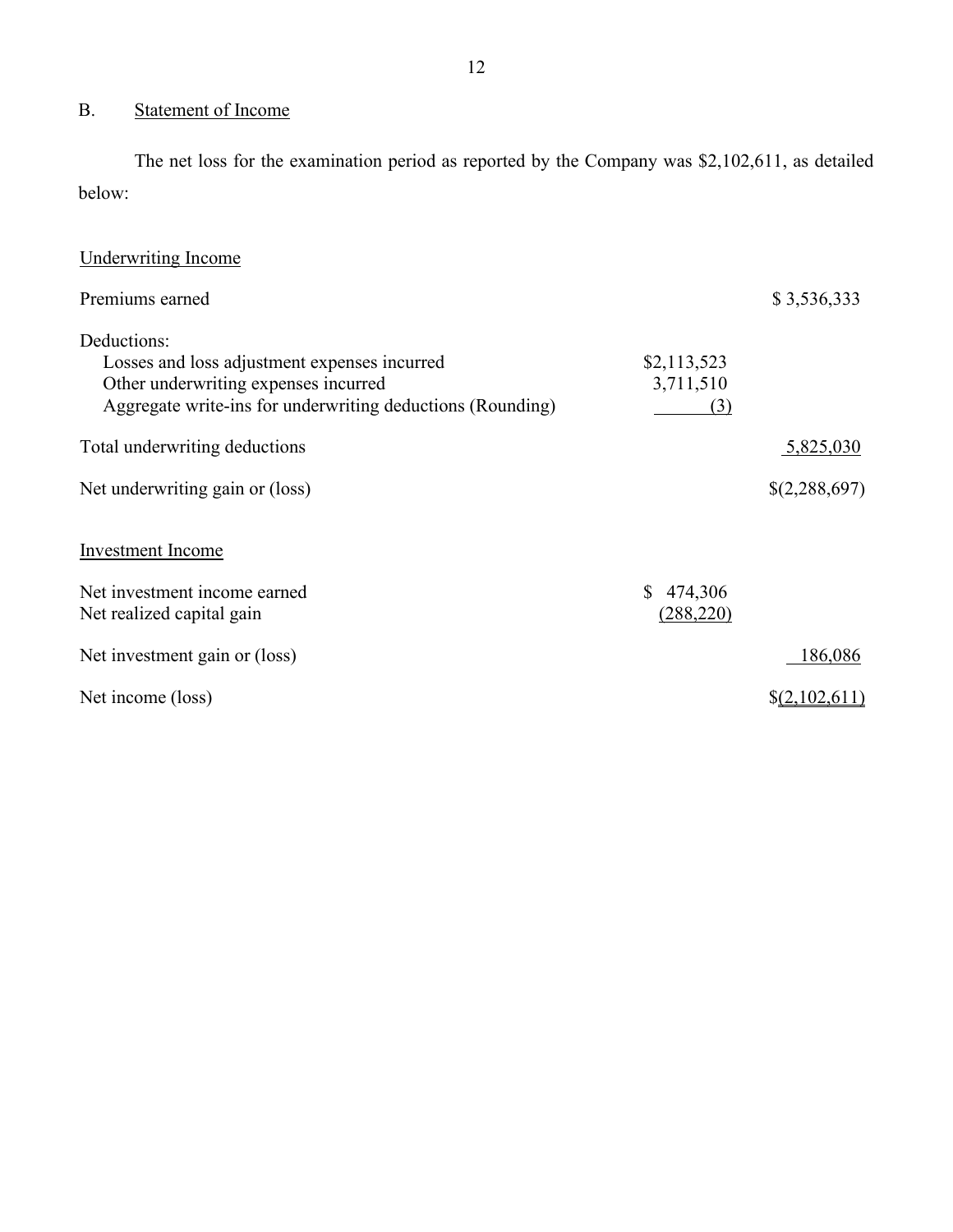#### <span id="page-14-0"></span>C. Capital and Surplus

 January 1, 2016, through December 31, 2020, as reported by the Company, detailed as follows: Surplus as regards policyholders increased \$11,763,499 during the five-year examination period

Surplus as regards policyholders as reported by the Company as of December 31, 2015  $\qquad$  \$ 1,780,355

|                                                 | Gains in<br>Surplus | Losses in<br>Surplus |              |
|-------------------------------------------------|---------------------|----------------------|--------------|
| Net income                                      |                     | \$2,102,611          |              |
| Net unrealized capital gains or (losses)        | \$<br>720,685       |                      |              |
| Change in net deferred income tax               |                     |                      |              |
| Change in nonadmitted assets                    | 37,532              |                      |              |
| Surplus adjustments paid in                     | 13, 107, 893        | 0                    |              |
| Total gains and losses                          | \$13,866,110        | \$2,102,611          |              |
| Net increase (decrease) in surplus              |                     |                      | 11,763,499   |
| Surplus as regards policyholders as reported by |                     |                      |              |
| the Company as of December 31, 2020             |                     |                      | \$13,543,854 |

No adjustments were made to surplus as a result of this examination.

No adjustments were made to surplus as a result of this examination.<br>Capital paid in is \$1,000,000 consisting of 10,000 shares of \$100 par value per share common stock.<br>Gross paid in and contributed surplus is \$15,878,254. \$13,107,893 during the examination period, as follows:

| Year<br>2016 | Description<br>Beginning gross paid in and contributed surplus              |                       | Amount<br>\$2,770,361 |
|--------------|-----------------------------------------------------------------------------|-----------------------|-----------------------|
| 2017<br>2019 | Surplus contribution<br>Surplus contribution<br>Total surplus contributions | 140,000<br>12,967,893 | 13, 107, 893          |
| 2020         | Ending gross paid in and contributed surplus                                |                       | \$15,878,254          |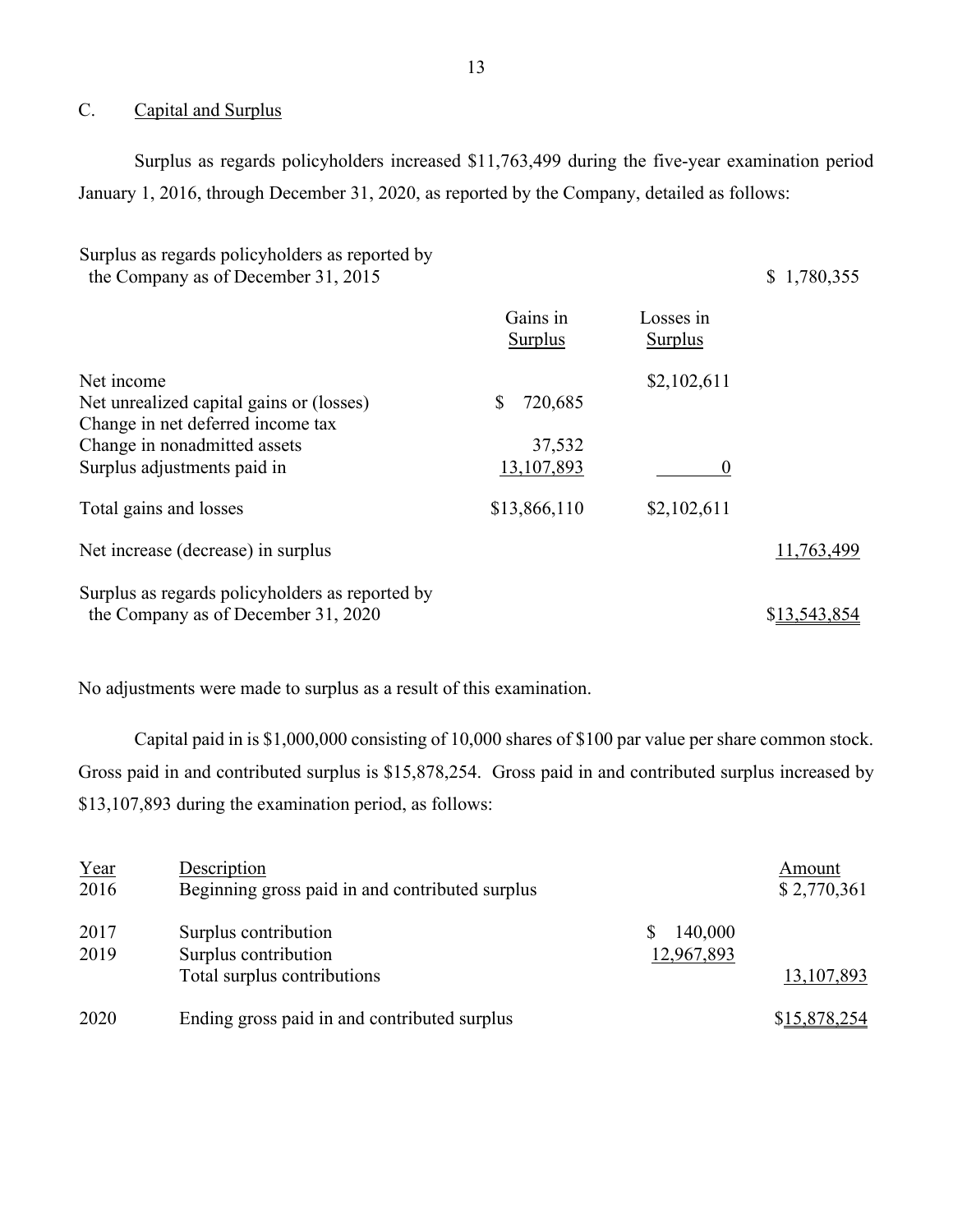#### **4. LOSSES AND LOSS ADJUSTMENT EXPENSES**

<span id="page-15-0"></span> Company as of December 31, 2020. The examination analysis of the loss and loss adjustment expense line of business. The examination liability for the captioned items of \$2,047,365 is the same as reported by the reserves was conducted in accordance with actuarial standards of practice and statutory accounting principles, including SSAP No. 55. The reported reserves are concentrated in the commercial multiple peril

#### **5. SUBSEQUENT EVENTS**

<span id="page-15-1"></span> monitor the impact of the pandemic on the Company and will take necessary action if a solvency concern On March 11, 2020, the World Health Organization declared an outbreak of a novel coronavirus ("COVID-19") pandemic. The COVID-19 pandemic has continued to develop, with significant uncertainty remaining regarding the full effect of COVID-19 on the U.S. and global insurance and reinsurance industry. At the time of releasing this report, the examination's review noted that there has not been a significant impact to the Company. The Department has been in communication with the Company regarding the impact of COVID-19 on its business operations and financial position. The Department continues to closely arises.

### <span id="page-15-2"></span>**6. COMPLIANCE WITH PRIOR REPORT ON EXAMINATION**

<span id="page-15-3"></span>This section is not applicable due to the Company's change in ownership.

#### **7. SUMMARY OF COMMENTS AND RECOMMENDATIONS**

This report on examination contains no comments or recommendations.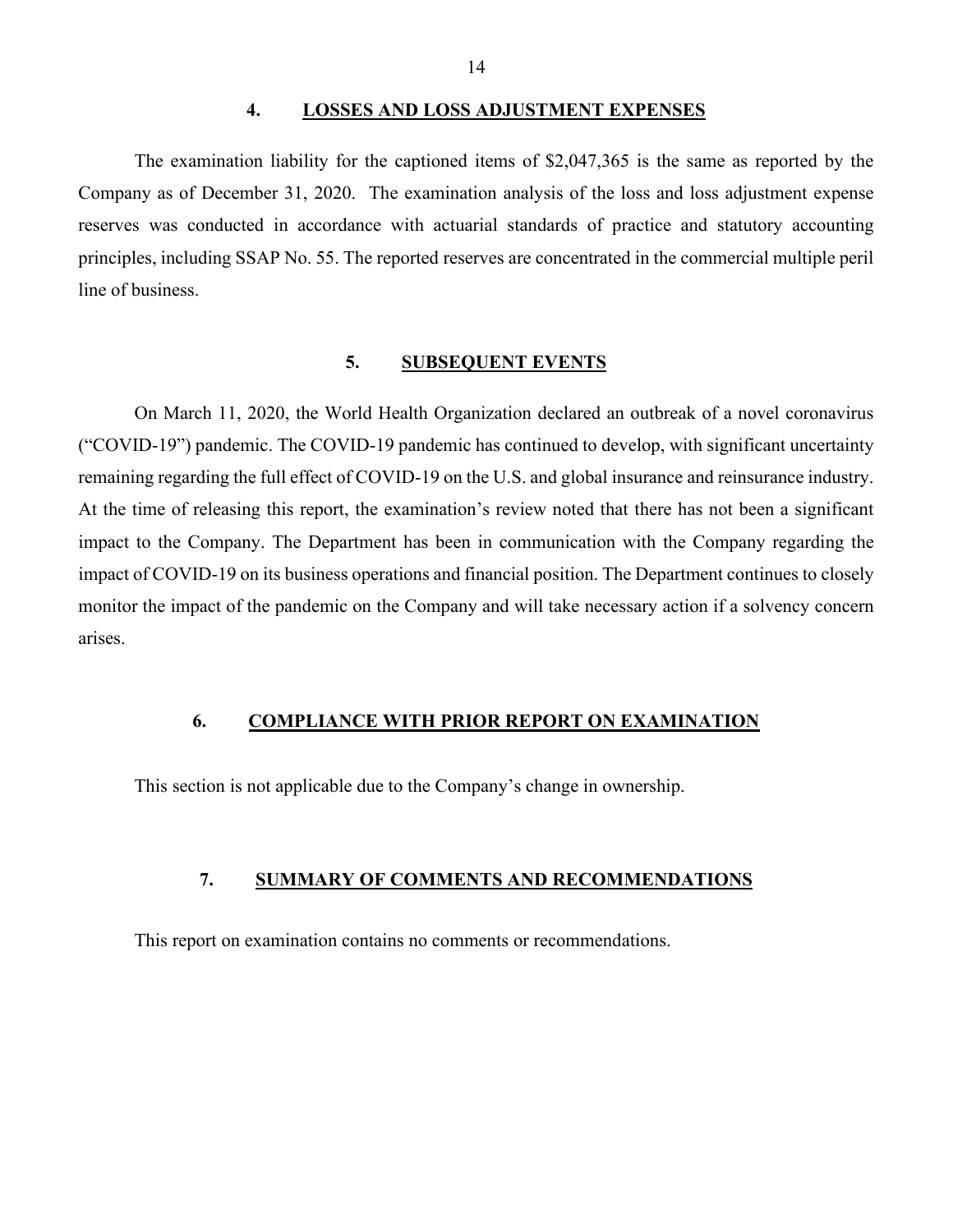Respectfully submitted,

 $\frac{|S|}{|S|}$ 

Teena Varghese, PIR Senior Insurance Examiner

STATE OF NEW YORK ) )ss: COUNTY OF NEW YORK )

Teena Varghese, being duly sworn, deposes and says that the foregoing report, subscribed by her, is true to the best of her knowledge and belief.

 $\sqrt{S}/$ 

Teena Varghese

Subscribed and sworn to before me

this  $\_\_\_\_\_\_\$  day of  $\_\_\_\_\_\_\_$ , 2022.